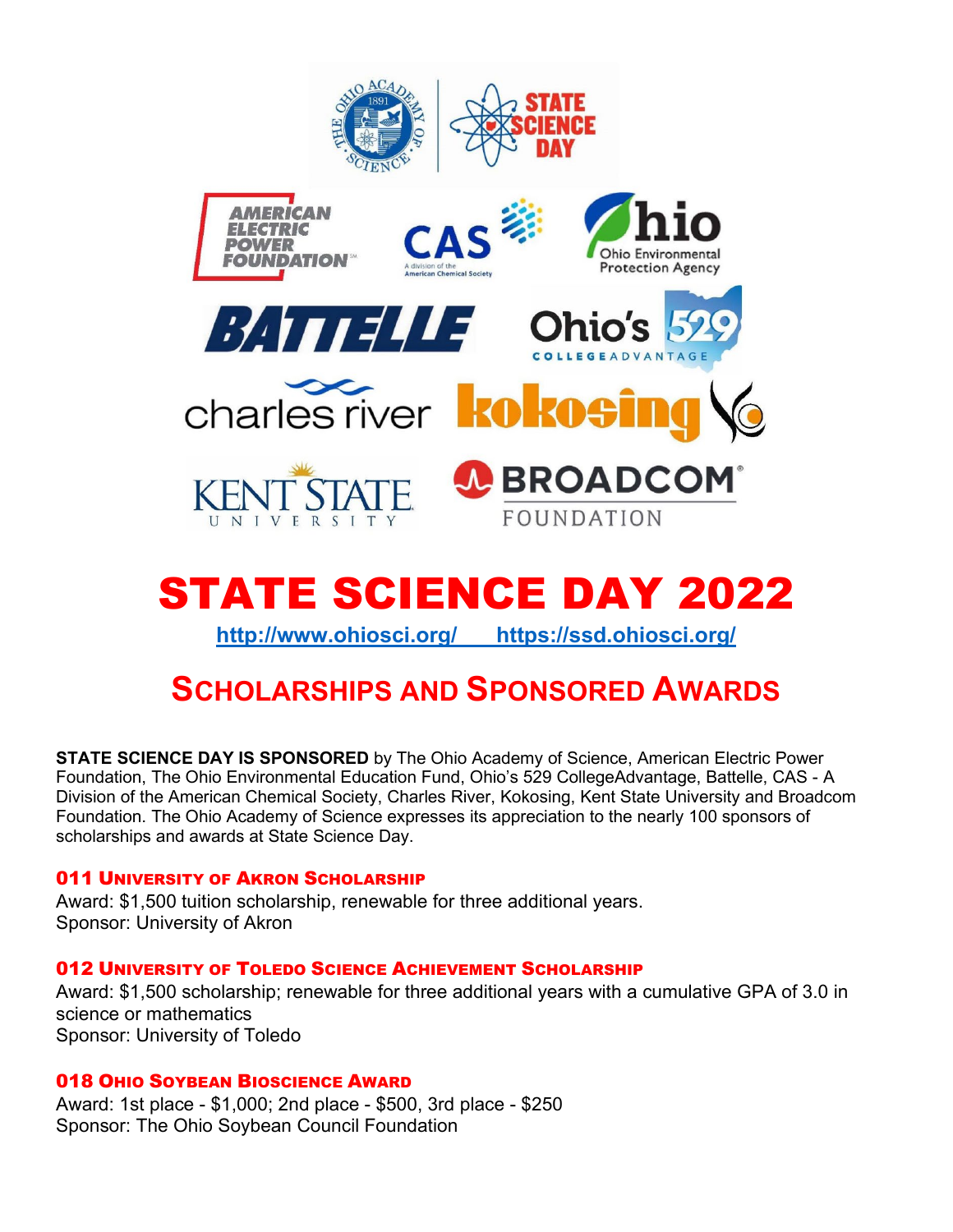## 019 STONE LABORATORY SCHOLARSHIP

Award: Room and meals scholarship ( up to 15) to attend a one week summer introductory course at Ohio State University's Stone Laboratory, Gibraltar Island, Put-in-Bay; scholarship can be used through the summer of 2024 Sponsor: The Friends of Stone Laboratory, The Ohio State University

## 023 STATISTICAL ANALYSIS AWARD

Award: Book and certificate Sponsor: American Statistical Association, Columbus Chapter

## 028 BEHAVIORAL SCIENCE AWARD

Award: Grades 5-6: 1st \$75, 2nd \$50. Grades 7-8: 1st \$100, 2nd \$75. Grades 9-11: 1st \$150, 2nd \$100. Grade 12: 1st \$250 and 2nd \$150. Sponsor: Ohio Psychological Association; regional psychological associations

## 030 MILT AUSTIN AQUATIC SCIENCE AWARD

Award: Grades 9-12: 1st, \$150 cash; 2nd, \$100 cash; 3rd, \$50 cash. Grades 7-8: Two \$25 Cash Awards.

Sponsor: Ohio Chapter of The American Fisheries Society

## 031 FOOD SCIENCE AND ENGINEERING AWARD

Award: 1st, \$600; 2nd, \$350; 3rd, \$250; all receive certificates & monetary award by check, Visa gift card, or otherwise Sponsor: Nestle Product Technology Center, Marysville

# 033 GOVERNOR'S THOMAS EDISON AWARD FOR EXCELLENCE IN BIOTECHNOLOGY &

## BIOMEDICAL TECHNOLOGIES

Award: Tuition only scholarships attending an Ohio College only: Grades 10-12: 1st, \$1,750; 2nd, \$1,000; 3rd, \$750. Grades 7-9: same criteria – 1st, \$1,000; 2nd, \$500; 3rd, \$250. Sponsor: Ohio Development Services Agency

# 050 VETERINARY MEDICINE AWARD

Award: 1st, \$250 & certificate; honorable mentions (2), \$150 & certificate. Certificates given to all award registrants. Sponsor: Ohio Veterinary Medical Association Auxiliary

## 058 EWI AWARD

Award: 1st, \$100 & certificate; 2nd, \$50 & certificate; 3rd, \$25 & certificate in each of two grade categories (7-9, 10-12). Automatically winners of Governor's Award for Excellence in Materials **Science** Sponsor: EWI

## 059 ENGINEERING ACHIEVEMENT AWARD

Award: 1st, \$100; 2nd, \$50; 3rd, \$50 Sponsor: Engineers Foundation of Ohio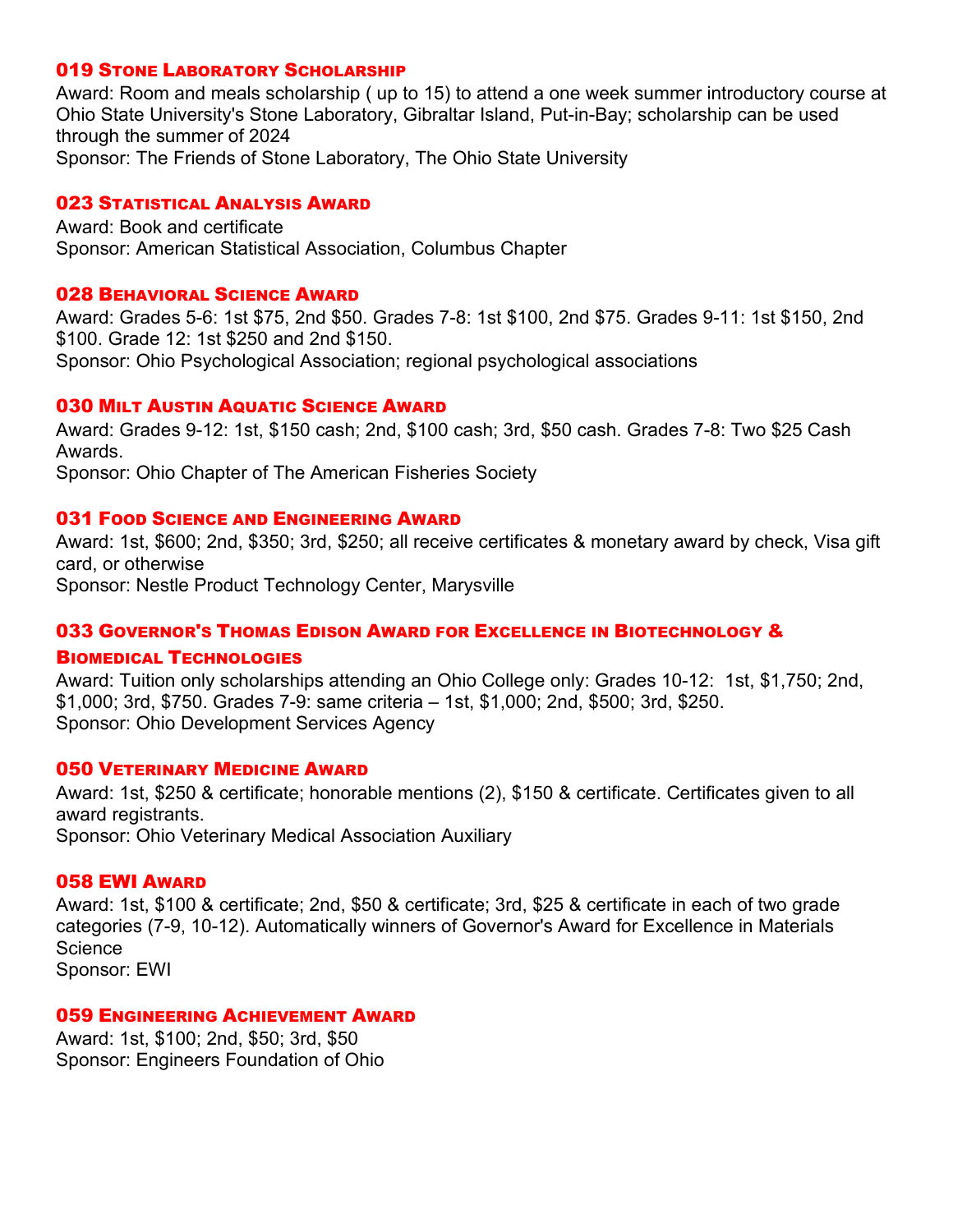## 061 EXCELLENCE AWARD FOR CIVIL ENGINEERING PROJECTS

Award: 1st, \$200 & plaque; 2nd, \$150 & plaque; 3rd, \$100 & plaque in each of the two grade categories (5-9, 10-12) Sponsor: American Society of Civil Engineers, Central Ohio Section & Ohio Council

## 067 GORDON J. AUBRECHT AWARD FOR OUTSTANDING PHYSICS PROJECTS

Award: 1st, \$150; 2nd, \$100; 3rd, \$50 in each of two grade categories (7-9, 10-12). For grades 5 & 6 - 1st \$150, 2nd \$100 & 3rd \$50

Sponsor: The American Physics Society - Eastern Great Lakes Section & Southern Ohio Section of the American Assoc of Physics Teachers

## 070 DICK GODDARD HONORARY YOUNG ATMOSPHERIC SCIENTIST AWARD

Award: 1st, \$1000 & certificate; 2nd, \$750 & certificate; 3rd, \$250 & certificate; Sponsor: American Meteorological Society; Eric Wertz; Northeast Ohio AMS

## 072 AMERICAN WATER WORKS ASSOCIATION AWARD

Award: Grades 5-6: 1st - \$125, 2nd \$75 & honorable mentions @\$50. Grades 7-9: 1st - \$175; 2nd \$125; Honorable Mention \$ 75. Grades 10-12: 1st \$250; 2nd \$175; Honorable Mention \$100. Sponsor: American Water Works Association, Ohio Section

## 080 GOVERNOR'S AWARD FOR EXCELLENCE IN ENVIRONMENTAL PROTECTION RESEARCH

Award: 1st, 2nd, 3rd, Honorable Mention, \$100 & certificate, up to four awards per grade Sponsor: Ohio Environmental Education Fund

## 086 OWEA WATER ENVIRONMENT SCIENCE AWARD

Award: 1st, \$500 award check & certificate; 2nd, \$300 award check & certificate; 3rd, \$200 award check & certificate

Sponsor: Ohio Water Environment Association

# 087 OHIO ENVIRONMENTAL HEALTH ASSOCIATION AWARD

Award: Recipients to receive a \$100 award Sponsor: Ohio Environmental Health Association

## 091 PETER G. FINKE WATER MANAGEMENT AWARD

Award: \$250 cash & plaque in each of two grade categories (7-9, 10-12) & complimentary registration to annual conference.

Sponsor: Water Management Association of Ohio

## 106 GOVERNOR'S THOMAS EDISON AWARD FOR ADVANCED MATERIALS

Award: Tuition only scholarships attending an Ohio College only: Grades 10-12: 1st, \$1,750; 2nd, \$1,000; 3rd, \$750. Grades 7-9: same criteria – 1st, \$1,000; 2nd, \$500; 3rd, \$250. Sponsor: Ohio Development Services Agency

## 133 INTERDISCIPLINARY RESEARCH AWARD

Award: Up to 4 plaques will be given for each team (1 team 7-9th grade and 1 team 10-12th grade) with team members each receiving a plaque and 1 year of American Scientist. Sponsor: Sigma Xi, Ohio State Chapter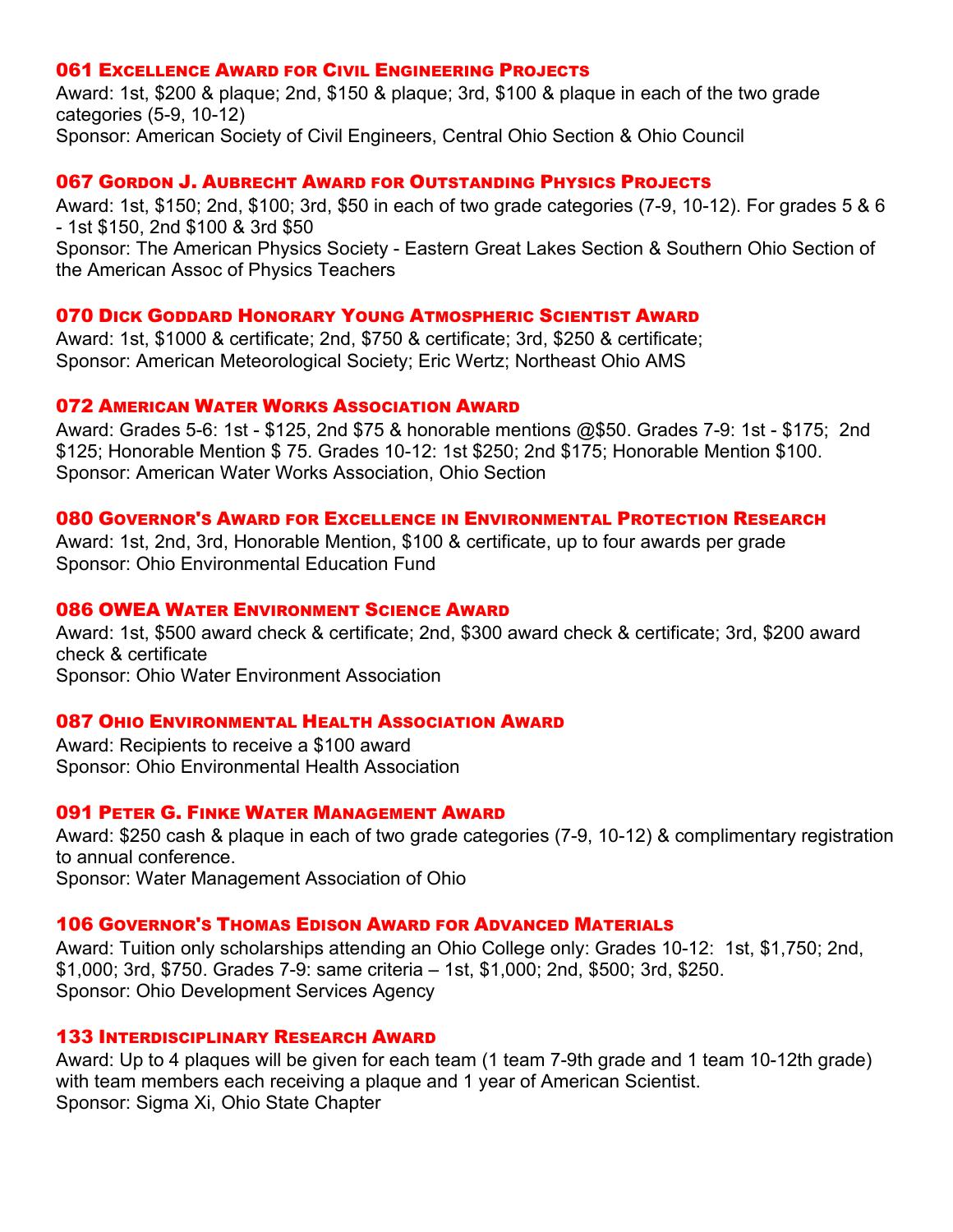## 134 AMERICAN CHEMICAL SOCIETY COLUMBUS SECTION - CHEMICAL SCIENCES AWARD

Award: 1st, \$500 & certificate; 2nd, \$300 & certificate; 3rd, \$200 & certificate & up to one HM at \$100. \$1100 in each grade category (7-9, 10-12) Sponsor: American Chemical Society, Columbus Section

## 139 OHIO OIL AND GAS ENERGY EDUCATION PROGRAM AWARD

Award: 1st, \$500; 2nd, \$250; 3rd, \$100. Sponsor: Ohio Oil and Gas Energy Education Program Award

## 145 OSTEOPATHIC MEDICAL AWARD

Award: 1st, \$150; 2nd, \$100; 3rd, \$75 in each grade categories (7-9, 10-12) Sponsor: Ohio Osteopathic Association

## 147 GOVERNOR'S THOMAS EDISON AWARD FOR EXCELLENCE IN INFORMATION SCIENCE &

#### TECHNOLOGY RESEARCH

Award: Tuition only scholarships attending an Ohio College only: Grades 10-12: 1st, \$1,750; 2nd, \$1,000; 3rd, \$750. Grades 7-9: same criteria – 1st, \$1,000; 2nd, \$500; 3rd, \$250. Sponsor: Ohio Development Services Agency

#### 148 FUTURE PHYSICIAN - SCIENTIST AWARD

Award: 1st, \$500 (6) and 2nd, \$250 (6) and certificates for all awardees (12) Sponsor: The Ohio State University, College of Medicine and Public Health and OSU Health Systems

# 157 PLANT PATHOLOGY SCHOLARSHIP AT THE OHIO STATE UNIVERSITY

Award: \$500 scholarship for outstanding project relating to plant science & plant pathology. This award is only redeemed by enrolling as a Plant Health Mgmt Plant Pathology major at OSU but does not guarantee admission into the university Sponsor: The Ohio State University Department of Plant Pathology

## 169 SCIENCE OF FOOD

Award: \$3,000 scholarship (one time award) to attend the Ohio State University Columbus campus, full time, in the Department of Food Science and Technology Sponsor: The Ohio State University Department of Food Science & Technology

## 182 OUTSTANDING PROJECT IN PLANT PATHOLOGY

Award: 1st - \$50 gift card and certificate. 2nd place - certificate Sponsor: The Ohio State University Department of Plant Pathology

## 189 ASSOCIATION OF OHIO MUSIC THERAPISTS - PSYCHOLOGY OF MUSIC/MUSIC THERAPY

#### AWARD

Award: 1st place - \$100 & 2nd place - \$50 and recognition by Association of Ohio Music Therapistsat state conference and in organization's publication Sponsor: Association of Ohio Music Therapists

#### 190 EVOLUTIONARY BIOLOGY AWARD

Award: Plaque and one year of American Scientist Magazine Sponsor: The Ohio State University Chapter of Sigma Xi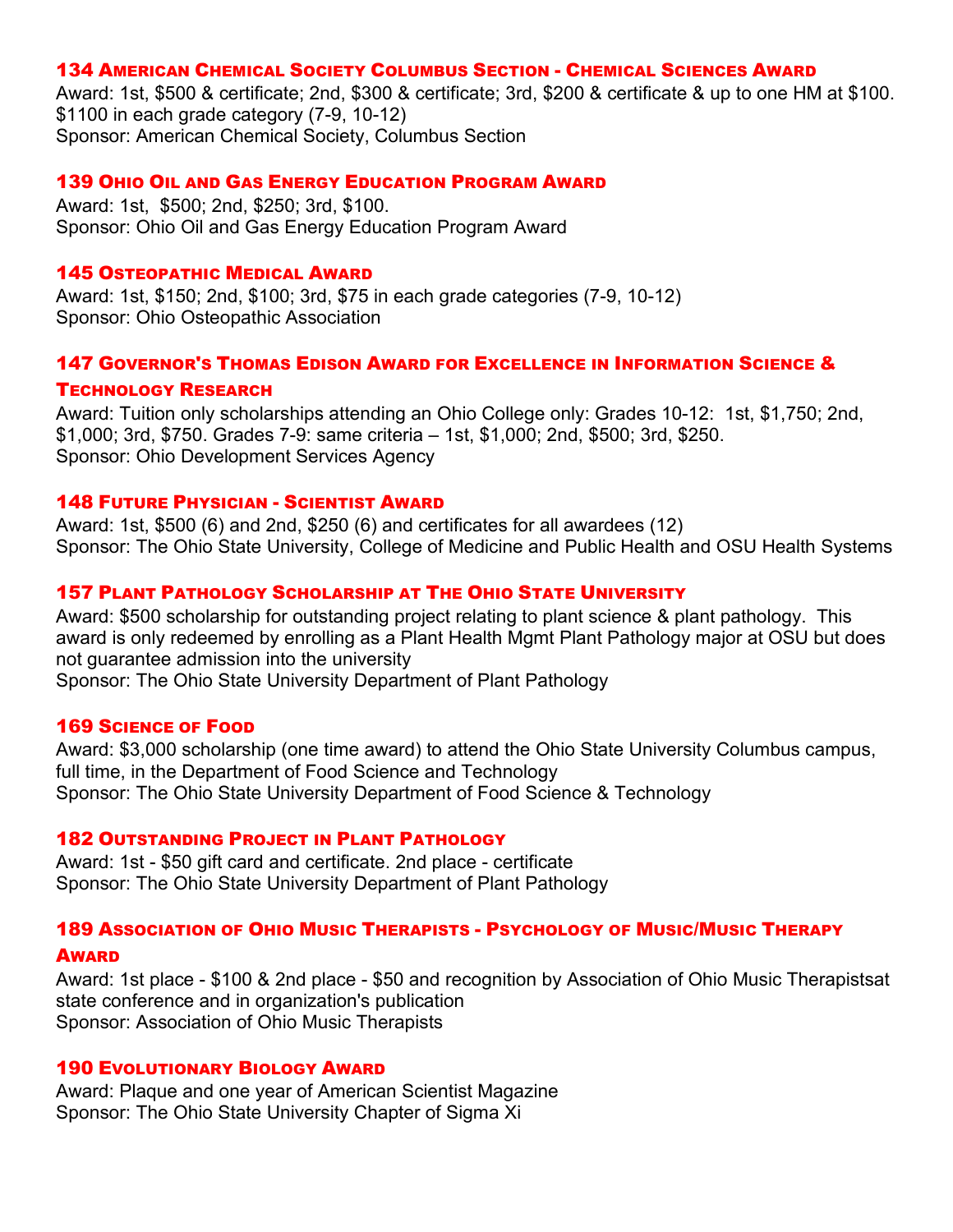# 197 OWEA WATER ENVIRONMENT SCIENCE AWARD

Award: \$1,000 scholarship, plaque and award presentation at the OWEA Conference Sponsor: Ohio Water Environment Association

## 217 GOVERNOR'S THOMAS EDISON AWARD FOR ADVANCED OR ALTERNATIVE ENERGY

#### **SCHOLARSHIP**

Award: Tuition only scholarships attending an Ohio College only: Grades 10-12: 1st, \$1,750; 2nd, \$1,000; 3rd, \$750. Grades 7-9: same criteria – 1st, \$1,000; 2nd, \$500; 3rd, \$250. Sponsor: Ohio Development Services Agency

## 218 THE OHIO STATE UNIVERSITY COLLEGE OF ENGINEERING SCHOLARSHIP

Award: One \$1,000 scholarship, renewable for up to 3 yrs. Must remain engineering major (advisor approved schedule) & 3.0 cum. GPA for duration of scholarship. Sponsor: The Ohio State University College of Engineering

# 230 OHIO SOYBEAN BIOSCIENCE TEAM AWARD

Award: One team award. Maximum total value of award \$1,000. Depending on team size, sponsor will determine each team member's award. Sponsor: The Ohio Soybean Council Foundation

## 234 DAVID J. HORN STONE LAB ENTOMOLOGY SCHOLARSHIP

Award: Schoalrship to cover in-state tuition, room & board, and lab fee for ENTMLGY 1260 "Introductory Insect Field Biology" summer field course offered at Ohio State's Stone Lab Sponsor: Ohio State University Department of Entomology

## 238 NATIONWIDE CHILDREN'S HOSPITAL RESEARCH INSTITUTE TRAINEE ASSOCIATION (RITA)

Award: 1st - \$250; 2nd - \$100 and 3rd - \$50 Sponsor: Nationwide Children's Hospital Research Institute Trainee Association (RITA)

## 239 OTTA \$1,000 SCHOLARSHIP

Award: OTTA \$1,000 Scholarship Sponsor: Ohio Tuition Trust Authority

## 240 OTTA \$1,500 SCHOLARSHIP

Award: \$1,500 Scholarship Sponsor: Ohio Tuition Trust Authority

#### 244 OHIO NORTHERN UNIVERSITY STATE SCIENCE DAY SCHOLARSHIP

Award: \$2,000 renewable scholarship, up to three additional years Sponsor: Ohio Northern University

#### 246 DR. LYNN E. ELFNER YOUNG SCIENTIST AWARD

Award: Ten \$100 awards given to select students in each of the four grades, for a total of forty awards.

Sponsor: The Ohio Academy of Science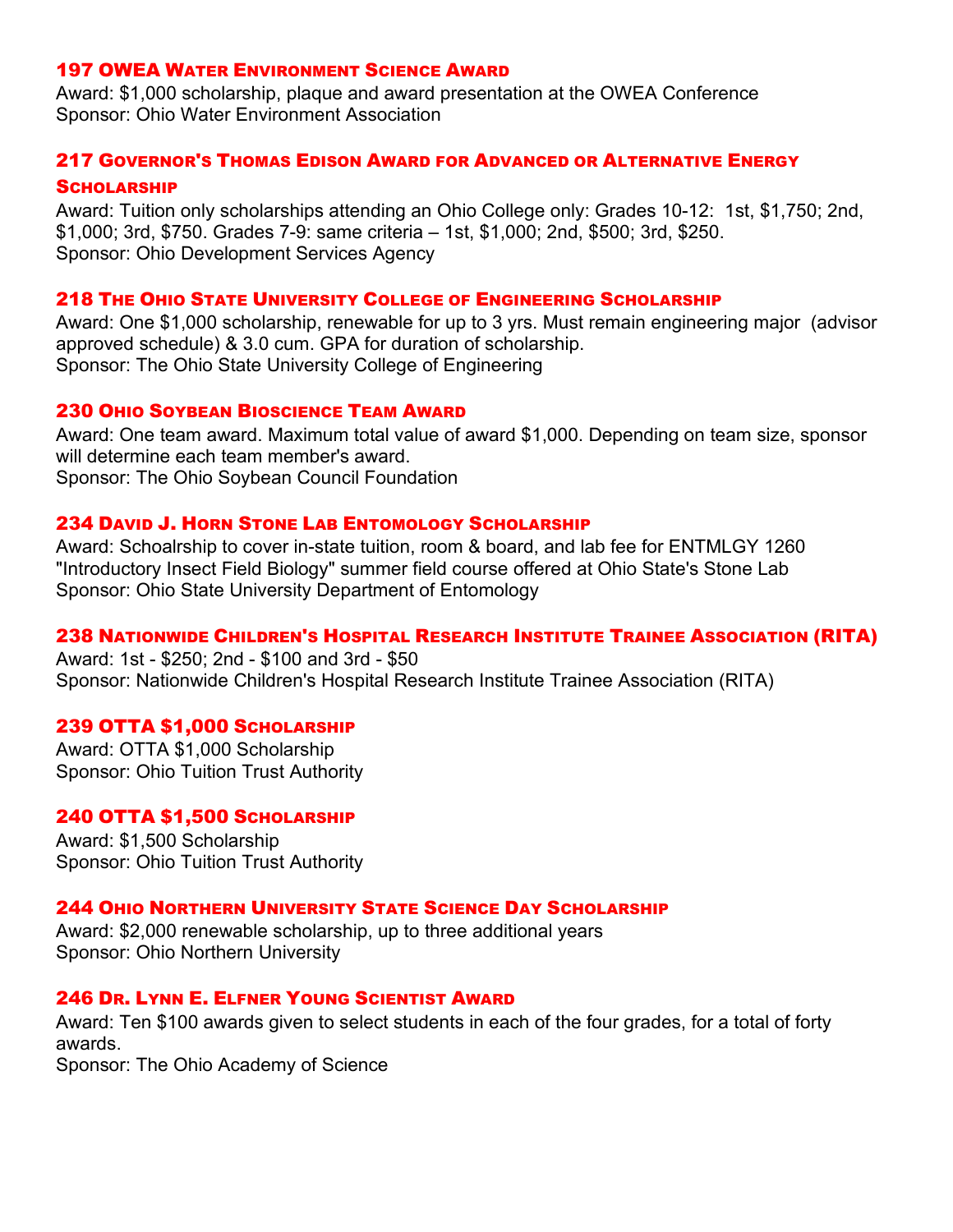# 247 SOCIETY OF EXPERIMENTAL TEST PILOT EXCELLENCE IN FLIGHT SCIENCES

Award: \$250 cash award for 1st , \$150 for 2nd, SETP Award Plaque and invitation to the SETP Great Lakes Section Symposium in Beavercreek, Ohio (May) Sponsor: The Society of Experimental Test Pilots (SETP)

## 248 AMERICAN PHYSIOLOGICAL SOCIETY AWARD

Award: One award given = An APS certificate and an APS prize pack. The teacher of the winning student will also receive an APS resource packets and associated book(s). Sponsor: The American Physiological Society, as judged by the Ohio State University Chapter of Sigma Xi

#### 249 BOBCAT TUITION SCHOLARSHIP IN BIOLOGICAL SCIENCES

Award: Four \$500 scholarships Sponsor: Department of Biological Sciences, Ohio University

## 250 BROADCOM MASTERS

Award: Apply to participate in the Broadcom MASTERS event. Sponsor: Society for Science & The Public

## 251 OUTSTANDING CIVIL/ENVIRONMENTAL ENGINEERING AWARD

Award: 1st place - \$250 check & certificate, 2nd place - \$150 check & certificate, 3rd place - \$100 check & certificate Sponsor: The Mannik & Smith Group, Inc.

## 252 COLUMBIA GAS OF OHIO STATE SCIENCE DAY SCHOLARSHIP

Award: One \$2,000 Scholarship Sponsor: Columbia Gas of Ohio

## 254 THE LEMELSON EARLY INVENTOR PRIZE

Award: \$100 award to a 6th-8th grade inventor Sponsor: The Lemelson Foundation via Society for Science & The Public

#### 256 ANIMAL SCIENCE/VETERINARY MEDICINE AWARD

Award: \$100 cash each grade category (5th-8th) and (9th-12th) Sponsor: Martin E. English, DVM

## 257 BELIEVE IN OHIO STEM ENTREPRENEURSHIP AWARD

Award: \$200 cash award and an automatic entry to the Believe in Ohio - Regional Competition in December 2020. The automatic entry requires the submission of a STEM Commercialization or STEM Business Plan as outlined at www.believeinohio.org - Up to 18 projects. Sponsor: The Ohio Academy of Science

## 258 OSMON RAMSEY ENVIRONMENTAL & NATURAL SCIENCE AWARD

Award: One \$250 Award for each of the grade categories (5-6), (7-8), (9-10) & (11-12) Sponsor: The Ohio Academy of Science

# 259 JLG EXCELLENCE IN ENGINEERING AWARD

Award: \$100 Amazon gift card and model of a JLG Machine Sponsor: JLG (an Oshkosh Corporation Company)